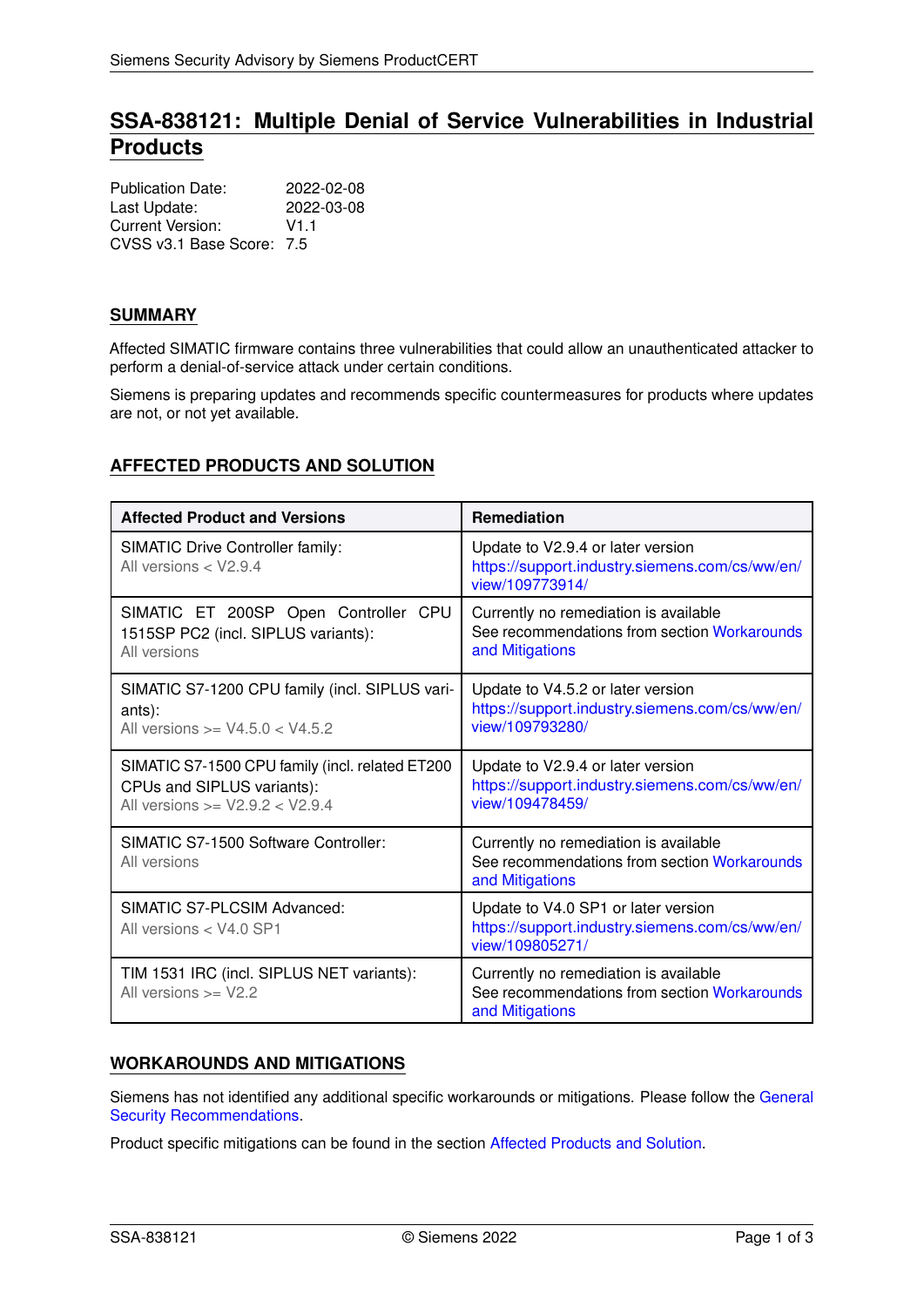# **GENERAL SECURITY RECOMMENDATIONS**

As a general security measure, Siemens strongly recommends to protect network access to devices with appropriate mechanisms. In order to operate the devices in a protected IT environment, Siemens recommends to configure the environment according to Siemens' operational guidelines for Industrial Security (Download: [https://www.siemens.com/cert/operational-guidelines-industrial-security\)](https://www.siemens.com/cert/operational-guidelines-industrial-security), and to follow the recommendations in the product manuals.

Additional information on Industrial Security by Siemens can be found at: [https://www.siemens.com/](https://www.siemens.com/industrialsecurity) [industrialsecurity](https://www.siemens.com/industrialsecurity)

### **PRODUCT DESCRIPTION**

Products of the SIMATIC Drive Controller family have been designed for the automation of production machines, combining the functionality of a SIMATIC S7-1500 CPU and a SINAMICS S120 drive control.

Products of the SIMATIC S7-1200 CPU family have been designed for discrete and continuous control in industrial environments such as manufacturing, food and beverages, and chemical industries worldwide.

Products of the SIMATIC S7-1500 CPU family have been designed for discrete and continuous control in industrial environments such as manufacturing, food and beverages, and chemical industries worldwide.

SIMATIC S7-1500 Software Controller is a SIMATIC software controller for PC-based automation solutions.

SIMATIC S7-PLCSIM Advanced simulates S7-1200, S7-1500 and a few other PLC derivatives. Includes full network access to simulate the PLCs, even in virtualized environments.

SIPLUS extreme products are designed for reliable operation under extreme conditions and are based on SIMATIC, LOGO!, SITOP, SINAMICS, SIMOTION, SCALANCE or other devices. SIPLUS devices use the same firmware as the product they are based on.

The SIMATIC ET 200SP Open Controller is a PC-based version of the SIMATIC S7-1500 Controller including optional visualization in combination with central I/Os in a compact device.

TIM 1531 IRC is a communication module for SIMATIC S7-1500, S7-400, S7-300 with SINAUT ST7, DNP3 and IEC 60870-5-101/104 with three RJ45 interfaces for communication via IP-based networks (WAN / LAN) and a RS 232/RS 485 interface for communication via classic WAN networks.

### **VULNERABILITY CLASSIFICATION**

The vulnerability classification has been performed by using the CVSS scoring system in version 3.1 (CVSS v3.1) [\(https://www.first.org/cvss/\)](https://www.first.org/cvss/). The CVSS environmental score is specific to the customer's environment and will impact the overall CVSS score. The environmental score should therefore be individually defined by the customer to accomplish final scoring.

An additional classification has been performed using the CWE classification, a community-developed list of common software security weaknesses. This serves as a common language and as a baseline for weakness identification, mitigation, and prevention efforts. A detailed list of CWE classes can be found at: [https://cwe.mitre.org/.](https://cwe.mitre.org/)

#### Vulnerability CVE-2021-37185

An unauthenticated attacker could cause a denial-of-service condition in a PLC when sending specially prepared packets over port 102/tcp. A restart of the affected device is needed to restore normal operations.

| CVSS v3.1 Base Score | 75                                                           |
|----------------------|--------------------------------------------------------------|
| CVSS Vector          | CVSS:3.1/AV:N/AC:L/PR:N/UI:N/S:U/C:N/I:N/A:H/E:P/RL:O/RC:C   |
| CWE                  | CWE-672: Operation on a Resource after Expiration or Release |